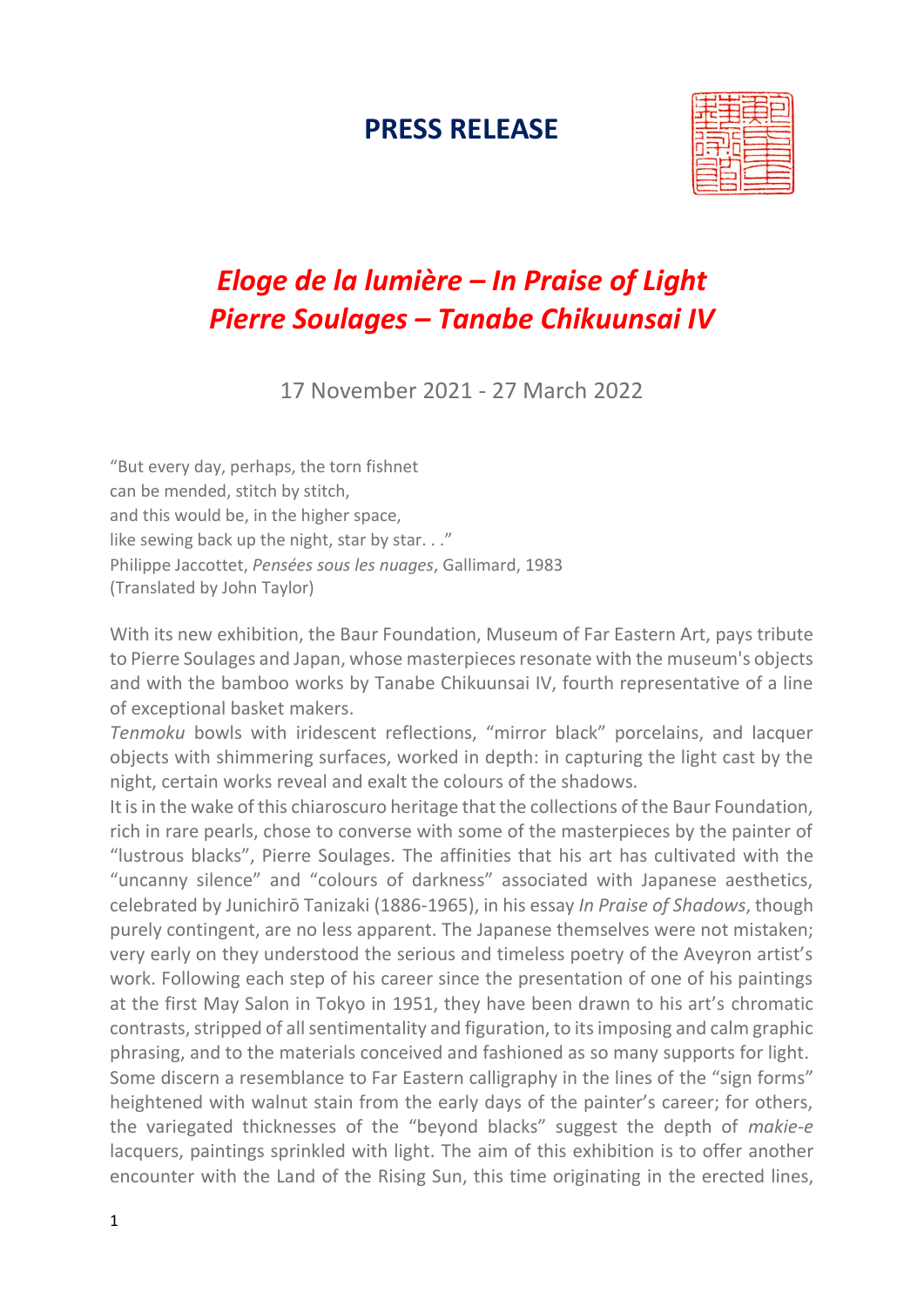sound and light that pierce the forests of bamboo; the irregular "abstract sculpture" formed, in Pierre Soulages' opinion, by the "writing of the branches in space", is responded to by the stems and knots of the bamboo modelled in chiaroscuro by an exceptional artist who has today won international renown, Tanabe Chikuunsai IV. The heir to ancestral traditions and techniques, and the fourth representative of a prestigious line of basket makers, he works with the plant world with a new, sculptural, and luminous perspective.

Curator: Laure Schwartz-Arenales, director of the Baur Foundation, Museum of Far Eastern Art

Guest curator: Philippe Boudin, director of Galerie Mingei, Paris

Scenography: Nicole Gérard with the assistance of Corinne Racaud and César Preda

Administration and coordination: Audrey Jouany Deroire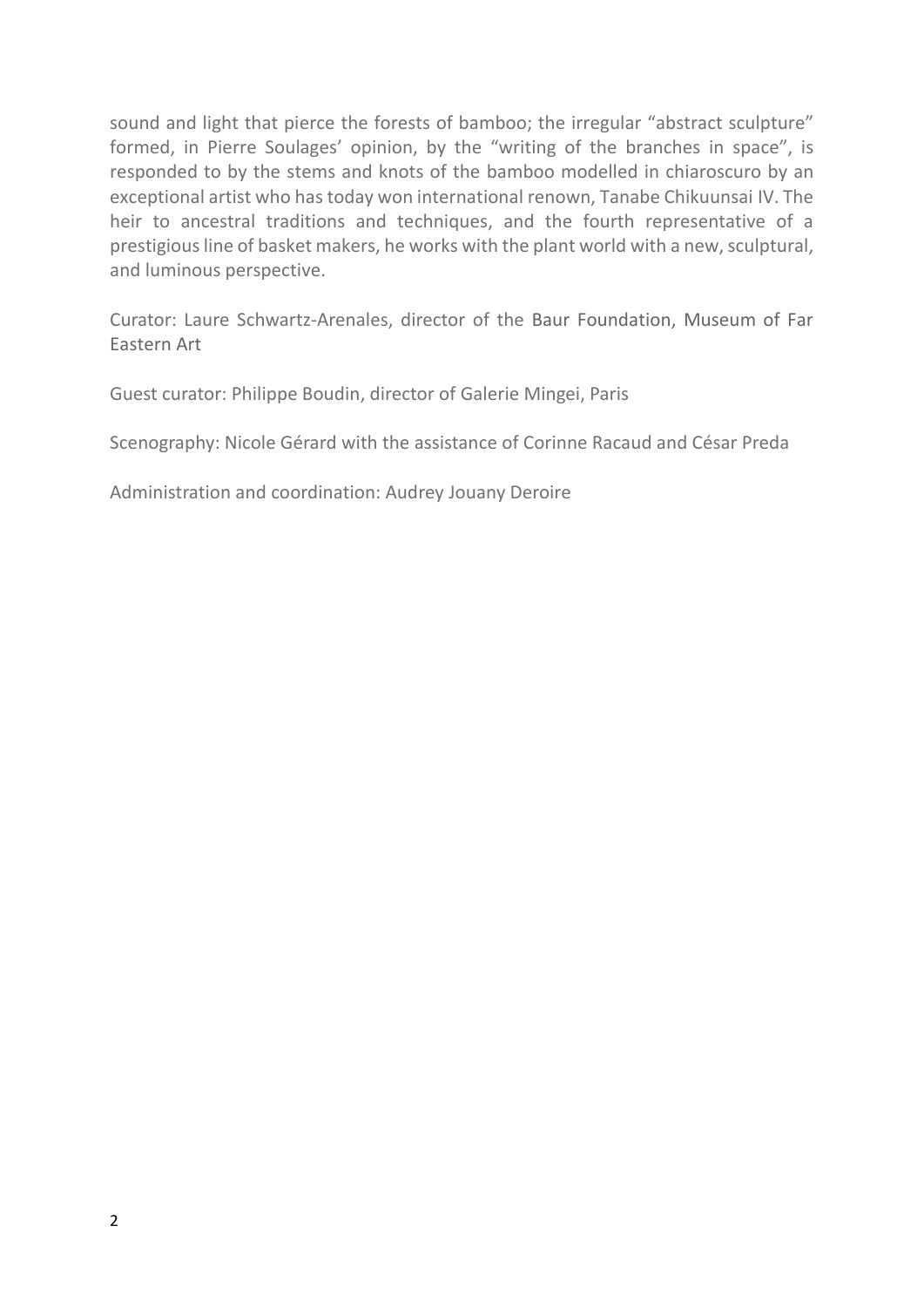### **A SPACE OF QUESTIONING AND MEDITATION**

"A work is given life by the way we view it. It is not limited to what it is, nor to the person who produced it; it is also constituted by the person who is looking at it. My painting is a space of questioning and meditation in which the meanings we lend it may be made and unmade".

Pierre Soulages, 2002

"It is an immense and exceptional honour for me to present my work alongside the art of Pierre Soulages in the setting of the Far Eastern collections of the Baur Foundation. During the 1970s, when I was born, he began to produce a series of works in which the colour "black" springs to life. While black remains black, the colour does not always create the same impression and expands like an infinite universe. The blackness and the light that enter his works lead us out of this world and into another, spiritual one.

Bamboo has knots (*yo* 節) that are seen as boundaries between different worlds (*yo* also refers to the character for "world"  $\boxplus$ ). The space between the knots represents the eternal world, distinct from the one that we know. In other words, bamboo is a material that mediates between our life here below and other worlds. As a result, most of the titles of my sculptures evoke the notion of "connection" and "infinity". Human desires, chaos, and beauty are united by a certain form of energy; my work tends to represent a world in which people are linked with both one another and nature.

I split the bamboo and, using a small knife, I carefully extract the width and thickness I need to make the strips I use (*take-higo* 竹籤). I then weave the bamboo to express the infinite connections of this world. When I do so, I am in a meditative state, totally absorbed in the creative process. I feel I am able to move from our world to a spiritual one, a place where bamboo and my heart are one.

Pierre Soulages appropriates black with intensity, he perceives its perspectives, textures, and expressions, never straying from the colour. He allows the black to emerge from the darkness and step into the light of day. In doing so, he has found a counterpart to the chaos of black by revealing all of its facets. In this life, our thought seems to have meaning, and yet what we think we know does not make sense. I find this same captivating paradox in Pierre Soulages' representations of black".

Tanabe Chikuunsai IV, 2021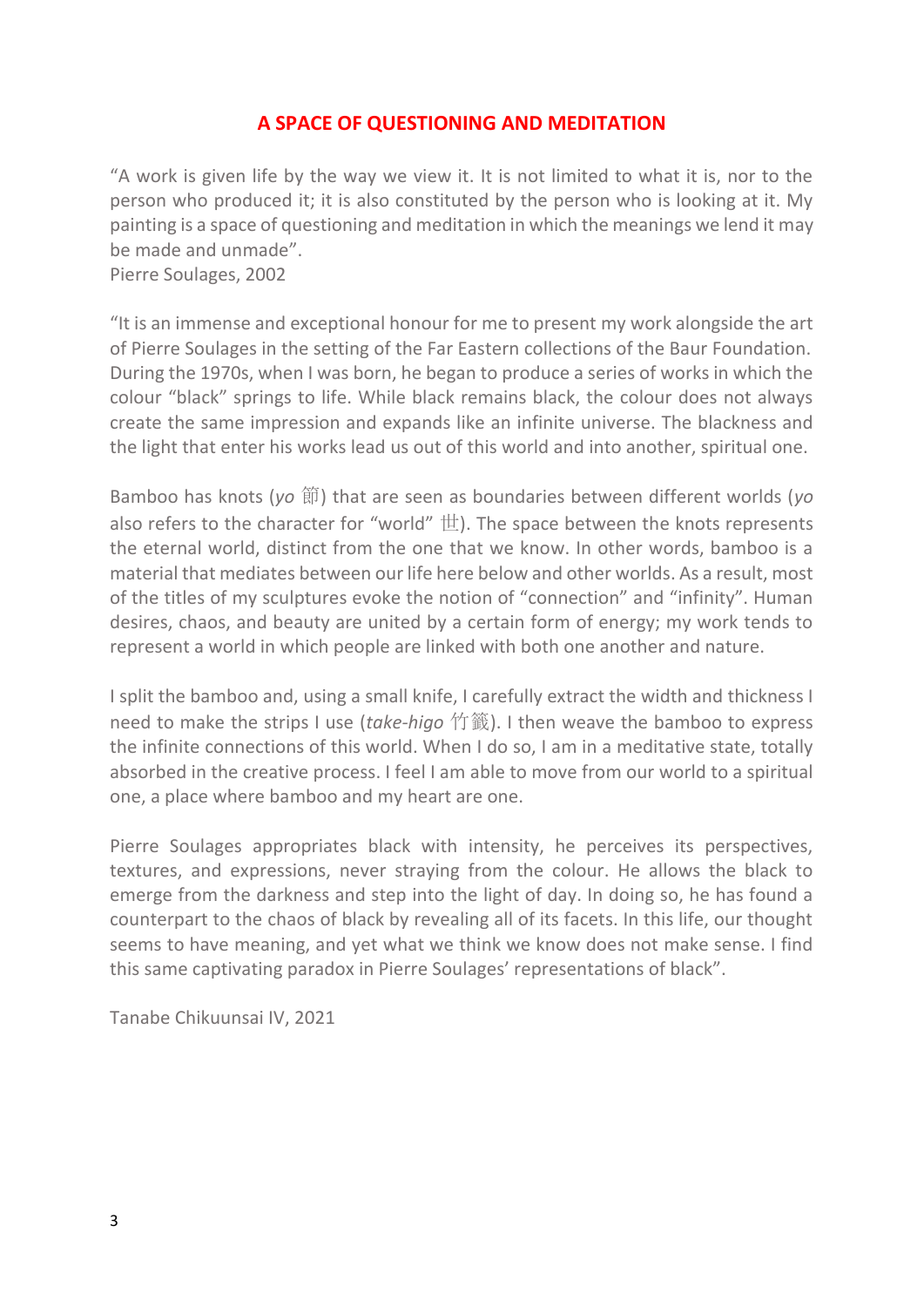#### **PIERRE SOULAGES, PAINTER OF "LUSTROUS BLACKS"**

#### **OF LIGHT AND PORCELAIN THE VASE OF SOULAGES OR SÈVRES IN THE RISING SUN**

In 1999, Pierre Soulages was invited by President Jacques Chirac to design a porcelain vase produced in the workshops of the Manufacture nationale de Sèvres. Presented to the *Nihon Sumō Kyōkai* association, this vase is awarded as a trophy to the winner of the annual sumo tournament that was held in Nagoya until 2007. Having chosen a sober, classic form that had been designed in 1950 by Maurice Gensoli, Soulages refined it further by eliminating the lip and the mouldings of the foot and added a cover.

Formed by trimming, the fine grooves in a semi-matt black enamel, specially developed by the Manufacture, offered Soulages the unique opportunity to sculpt light in three dimensions, as a continuation of his pictorial research. But the light is also, and above all, acted upon by the interior of the vase – lined with a layer of 400 grams of 24-carat fine gold – by virtue of the two vertical, lateral openings. The half-disk of the cover allows rays of light to enter while the lateral disk permits them to be reflected, in accordance with the artist's wish: "Usually, a vase is empty and dark. I wanted mine to contain light" (interview with Matthieu Séguéla, reported by Gilbert Dupuis, 2017).

To harmonise with the Japanese destination of the object, this circular shape almost literally suggests the red disk that symbolises the rising sun on the Japanese flag, and, in doing so, the legend of the goddess Amaterasu. Also discernible is a reminder of the *dohyō*, sumo's sacred circle, a ring that the wrestlers may not cross. Or, on a more personal level, a subtle allusion to the Latin root of the artist's name: *sol agens*, or "acting sun", an integral part of all Soulages' work.

Fabienne Fravalo

Conservator of the decorative arts collection, Fondation Gandur pour l'Art, Geneva

#### **THE TOOLS AND MATERIALS OF THE LIGHT**

"Walnut stain has a dark, warm tone, a sort of elemental force that I like. It allows for natural transparencies and opacities that give a pleasing effect". Pierre Soulages

"Although he has always clearly differentiated between the work of the craftsman and that of the painter, the latter complementing the former through his own research and the intercession of chance, Soulages loves materials, tools and the involvement of the hand. He was always fond of the dark effects created by walnut stain, which catches the light while also enhancing it. He came across it in the cabinetmaker's shop on Rue Combarel (in Rodez), the craftsmen's street where his father had his workshop. He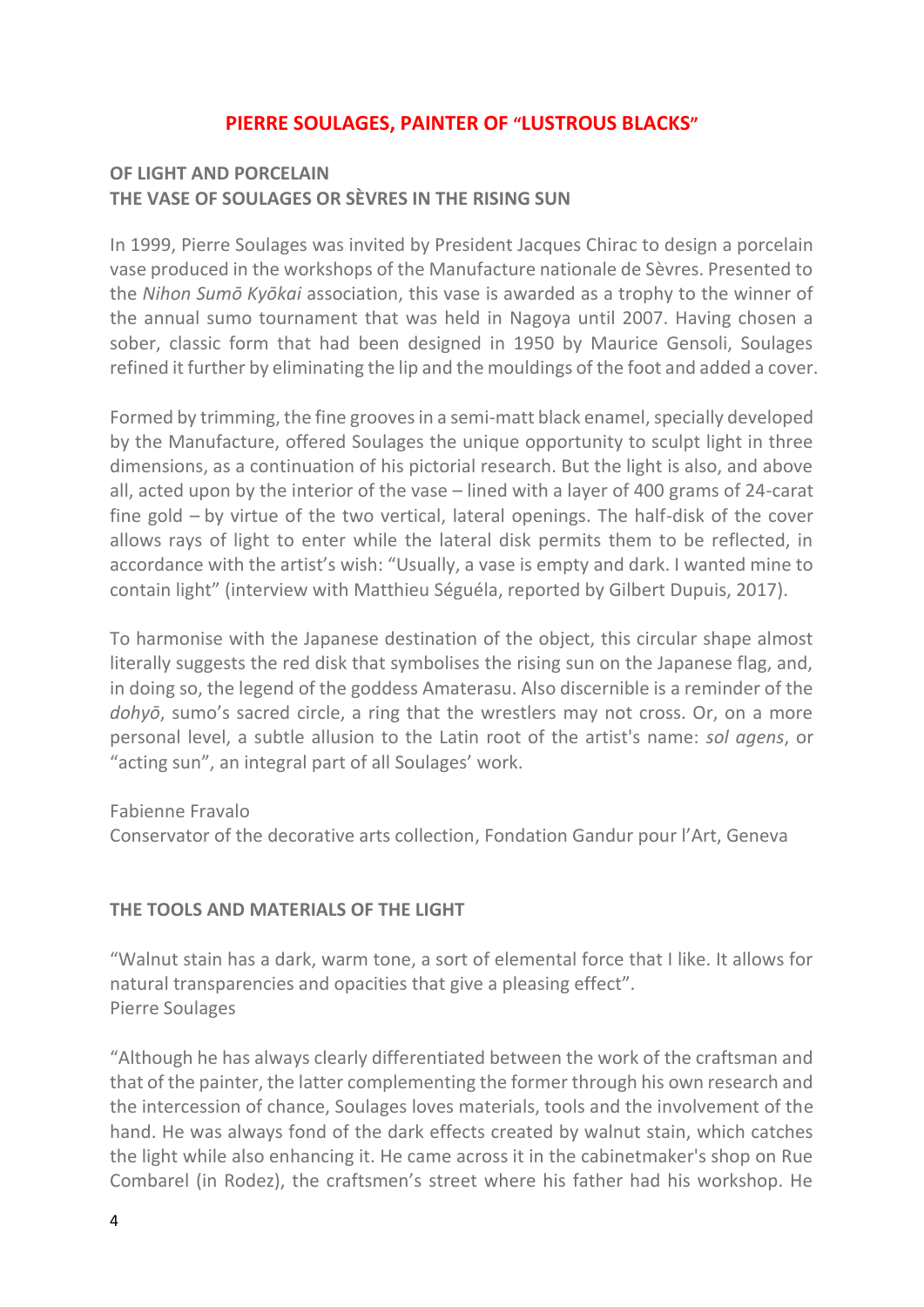remembers having used it to stain a wooden nail box he made himself. He described his eagerness to paint in 1947, in his studio in Courbevoie, with this material and housepainter's brushes. He prepared the stain in large jars to give it body. Walnut stain ready to be spread on the blank paper, to be lightened by passing a blade across it. He permanently rejected the traditional tools of easel painters, bristle brushes, slender paintbrushes and tubes of paint; when painting, what he sought was thickness that he could tame, power and immediacy".

Benoît Decron, Director of the Musée Soulages, Rodez, (Les Cahiers Soulages 02, 2018)

#### **"THE WRITING OF THE BRANCHES IN SPACE" THE AVEYRON, SÈTE AND JAPAN…**

When questioned about the start of his artistic career, Pierre Soulages – born in Rodez in 1919 – invariably refers to the silhouettes of the bare trees in the winter countryside of his childhood:

"Like Monsieur Jourdain and prose, I, without knowing it, had created abstract painting with my trees. What interested me was the writing of the branches in space, the way in which the sky became brighter between the black branches". Pierre Soulages, 1961

Beyond the representation of a tree, for Soulages the subject of the painting was an "abstract sculpture", a chiaroscuro condensation of a botanical composition. Present in his early works, figurative and descriptive signs would be completely eliminated by the painter and restored in a luminous, abstract poetry. The emotion crystallised with regard to this "writing of the branches in space" nonetheless highlights the heightened awareness of the artist of the constituents of the landscape.

Pierre Soulages described in the following terms his discovery as a youth of the Mediterranean shores from the window of a train:

"Before me stretched a sort of pool of molten metal, a beautiful expanse lit by the moon: it was the Thau lagoon. I made out the silhouette of Mont Saint-Clair with the sea as the only line. I thought about Van Gogh's words on his arrival in Arles: "It's as beautiful as Japan". And for me, this vision of Sète was my Japan. Deep down I decided that I would return there someday". (Conversation with Matthieu Séguéla, "Pierre Soulages : Montpellier, c'était l'exotisme", 1994)

It is therefore easy to imagine the intensity of his expectations, when, in January 1958, a year after being awarded the Grand Prize at the Tokyo Art Biennale, he first set foot on the archipelago. "When I saw Ryōan-ji and Kinkaku-ji in Kyoto", he recounts, "that brought back childhood memories for me". In his contemplation of these venerable temples, and the nature and gardens of a Kyoto winter, the painter of interiority and light recognised a part of his roots, of a childhood marked by his first drawings of silent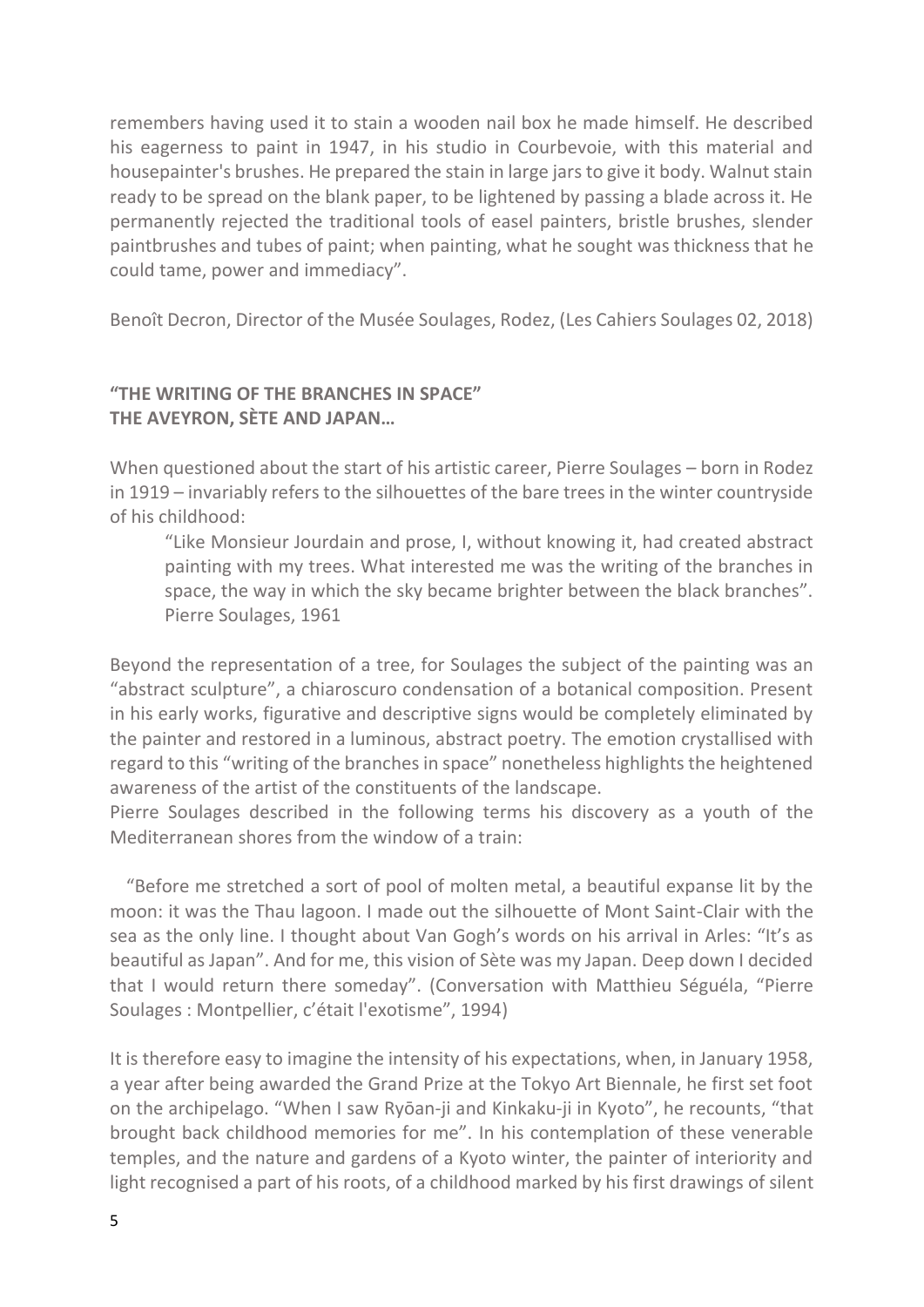trees, stripped of their leaves, and the amazement he felt when visiting the Abbey of Sainte-Foy in Conques.

Laure Schwartz-Arenales

#### **UNVEILINGS OF THE MATTER AND THE "COLOURS OF THE REVERSE"**

Although each one of Pierre Soulages paintings always marks the end of a personal, unpredictable journey of listening to materials and their reactions, certain processes linked to the great tradition of Japanese lacquers can be discerned in the effects of these "chromatic unveilings". Thus, Soulages' "tearing" or "scraping", in which the artist digs with a knife in the fresh paint to allow a colour previously covered with black to reappear, may be compared with the virtuoso gesture of the master lacquerer in the technique of *togidashi maki-e*, literally "revealed by polishing". In this technique, once decorative patterns have been covered with a layer of lacquer – generally black – of the same colour as the ground, the craftsman long and delicately rubs the surface until the underlying ornamentation appears. An art founded on patience, this practice is above all a form of expertise rooted in a secular history very distant from the painter of Rodez, but the resulting brilliance, content and movement also says a great deal about the modes of appreciation of "these lustrous blacks" in Japanese aesthetics.

More generally, it seems that the importance of the reverse, *ura* (the hidden, secret, intimate dimension of things, compared to the open, exposed aspect, *omote*), which permeates all Japanese culture, is probably not extraneous to this country's view of Pierre Soulages' works. One of the most fascinating and "exotic" characteristics of the history of Japanese painting is the pictorial technique known as *ura-zaishiki* (the colours of the reverse): specific to the golden age of Buddhist painting in particular, with the purpose of modulating the effects of the chromatic range, it consists in applying certain colours to the back of the silk support: applied in layers of varying thickness, these pigments, which are sometimes mixed with metallic powders, either diminish or increase the relief, intensity and shine of the motifs painted on the front side of the silk. As suggested by the contemporary master of *nihonga*, Masaaki Miyasako, by its phonetics the character 裏 *ura* in the *ura-zaishiki* technique may long ago also have referred to the ideogram of the "heart" or "thought" (心 *ura*), invisible and vibrating within; and it is this that gives, as in the work of Pierre Soulages, a spiritual interiority to these hidden colours whose presence and luminosity work together, combine and reveal themselves, from the bottom or the back, towards the surface, through the fusion of the matter.

Laure Schwartz-Arenales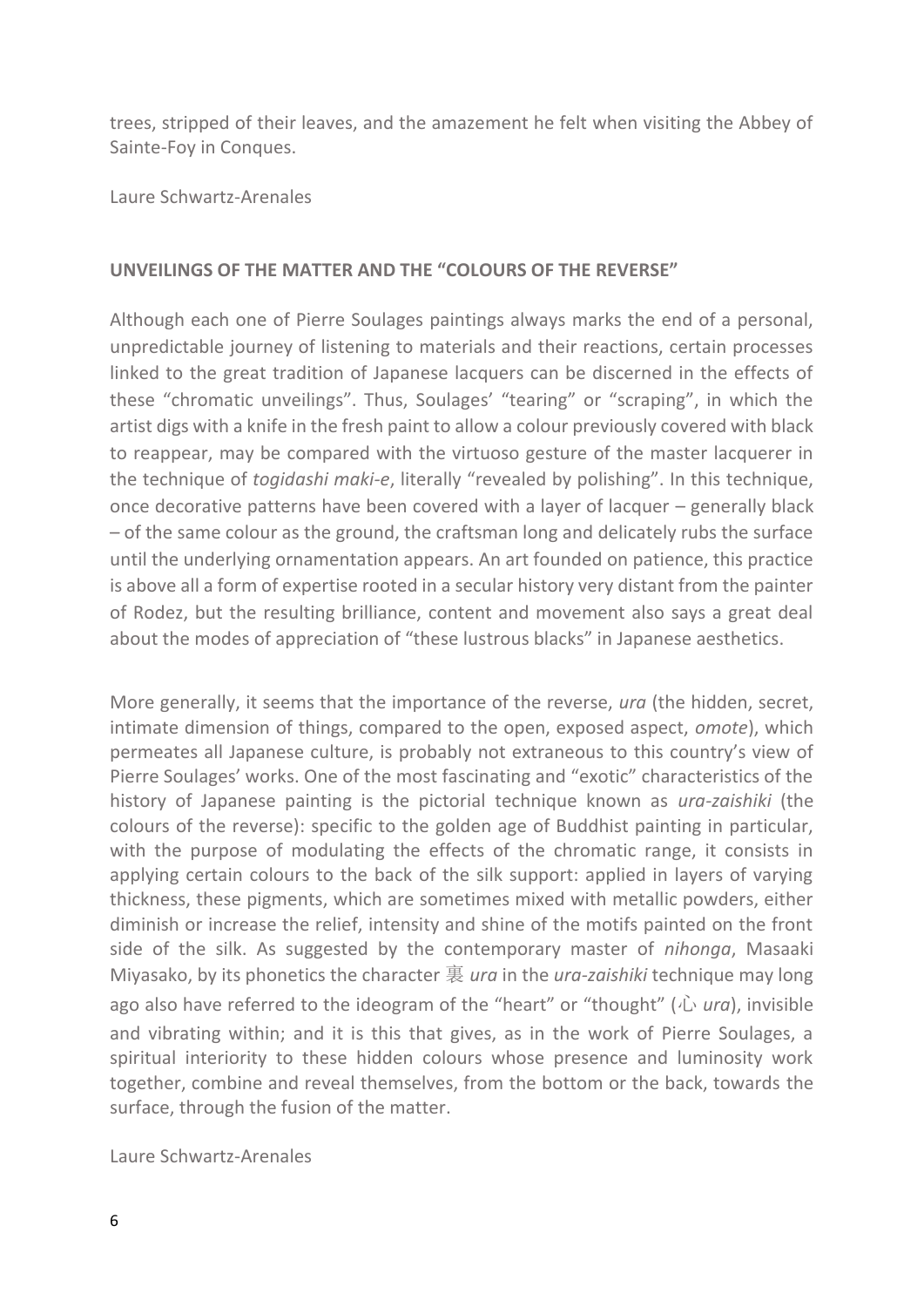#### **TANABE CHIKUUNSAI IV, MASTER OF BLACK BAMBOO**

#### **LUMINOUS CORRESPONDENCES**

Everyone in Japan knows the legend of the bamboo cutter and his encounter in the mists of the early morning with the moon princess, Kaguya, a tiny presence the size of three thumbs, nestled and radiant in a bamboo cane. In this tale, which has been told since the 10th century (*Taketori monogatari* 竹取物語), the old man is attracted by the moonlight given off by the bamboo plant, thus forever binding bamboo to the birth and journey between the earth and heavens of the astral girl "with the golden hair". Luminescent and musical, when the wind passes in waves through its tall stems,

bamboo is also the muse and the symbol of literati painters; a "friend of winter", virtuous, resistant to the unrelenting cold, it also blends with the line and spirit of the brush. It is from there, from this spiritual background that is distinctive to it, and which infuses all the fields of Japanese aesthetics, that perhaps certain affinities stem between the beyond-blacks and "solar" vase of Pierre Soulages and the shimmering baskets and "connected" installations of Tanabe Chikuunsai IV.

Visually, the journey is indeed an easy one, whether it is related to painting, lithography, weaving, trimming, or lacquer, between the enjambments of black lines, the thick brushstrokes, and the knots (*yo*), the strips (*higo*), or by means of the dark, brown, chromatic liaisons crossed by coloured and light-filled lacunae common to the works brought together in this exhibition.

*Although they originate from radically different cultural histories, materials, and artistic registers, the works presented at the Baur Foundation display real convergences in their approach to darkness and light. When the light hits Tanabe's works, they take on different expressions, some reflective, some sinking into blackness. The light passing through the gaps between the bamboo pieces moreover creates geometric shadows, the shapes of which mutate as the light source moves. The lacquer becomes incrementally more transparent when exposed to ultraviolet light, so that its colour also alters over time.*

Shinya Maezaki, Associate Professor, Kyoto Women's University (extract from the exhibition catalogue).

Laure Schwartz-Arenales

#### **THE ART OF BAMBOO IN JAPAN**

Worked since prehistory by the hands of craftsmen, bamboo is closely associated with *chadō* and *senchadō*, the famous "Ways of Tea". The Shōsō-in, the imperial treasure house in Tōdai-ji temple in Nara, is home to wickerwork pieces from the 8<sup>th</sup> and 9<sup>th</sup> centuries that were made to hold floral compositions in Buddhist temples.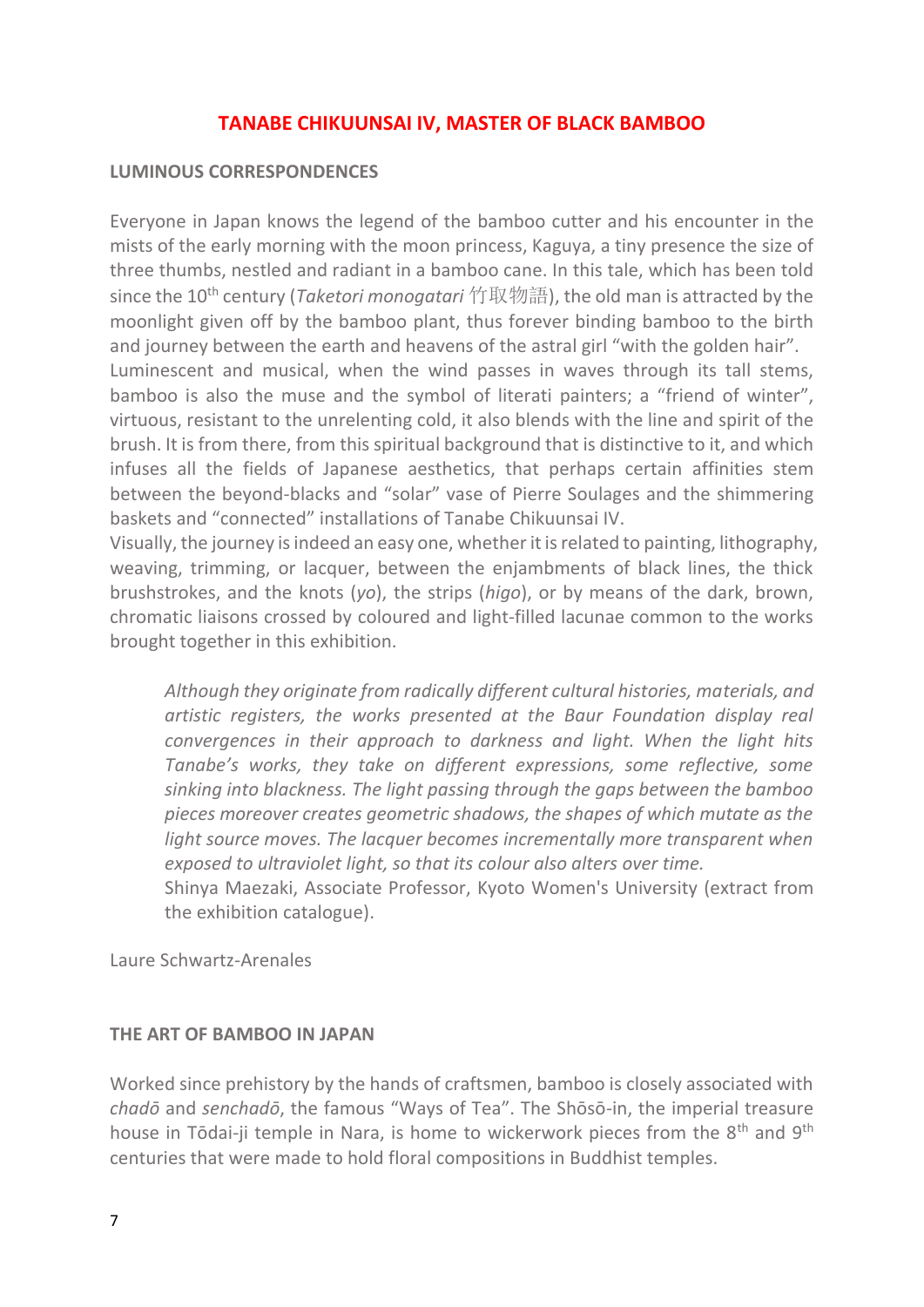Among the precious tea-related goods (*karamono*) imported from China during the Kamakura (1186–1333) and Muromachi (1333–1573) periods were many objects of great elegance made from bamboo. However, the masters of *chadō*, including Sen-no-Rikyū (1522–1591), the founder of the rustic *wabi* style, gradually turned away from them in favour of humbler objects they often created themselves.

This period of intense creativity was followed, beginning in the middle of the Edo period (1603–1868), by an unprecedented infatuation with infused *sencha* tea and an admiration for the Chinese culture of the literati, whose adherents could be found in the influential circles of Kansai region. Several basket weavers of refined taste, the *kagoshi*, were sponsored by wealthy merchants and cultured artists, and their baskets with handles made for use in *ikebana* flower arrangement met with great success. Some of these "artist-craftsmen", such as Tanabe Chikuunsai I (1877–1937), were the pioneers of an art form that was transmitted from master to disciple. During the first quarter of the  $20<sup>th</sup>$  century, this recognition gave rise to an artistic movement that remains active today.

The pioneers of this art were succeeded by generations of artists who strayed from tradition and functionalism and attained a high level of abstraction and secured their place in contemporary artistic creation. Perpetuating the tea and ikebana aesthetic, their complex pieces are sculptures in pure or extravagant forms in which different kinds of bamboo, rattan, wisteria roots, and even metal materials interact. This is the case in the work of Tanabe Takeo, born in Osaka in 1973. Having practised the techniques of his ancestors from a very young age, in 2017, three years before the death of his father Chikuunsai III, he took the name of his lineage: *Chikuunsai* means "cloud of bamboo" (竹雲斎). Drawing on this extraordinary heritage, and in constant harmony with the plant's life cycle, the basket maker never ceases to challenge its possibilities. A virtuoso in this use of this vegetal material, and a sculptor of light, today he is winning renown worldwide as one of the leading Japanese artists of his generation.

Philippe Boudin and Laure Schwartz-Arenales

#### **WEAVING AND SCULPTING THE BAMBOO**

"Three years to split bamboo, eight years to weave it": it takes three years to learn how to prepare bamboo and eight years to learn how to weave it into the desired shape, and for both hands to be completely imbued with the tradition. It is this repetition of the process by many artists that has kept the craft alive and resulted in the skills it requires being handed down for 150 years. Beyond formal evolutions, the basic techniques and tools have remained much the same. Tanabe uses machetes and small knives to chop bamboo, tools handed down from his great-grandfather. There is the use of water in weaving, of fire in the bending, and of the two hands to render the impossible possible.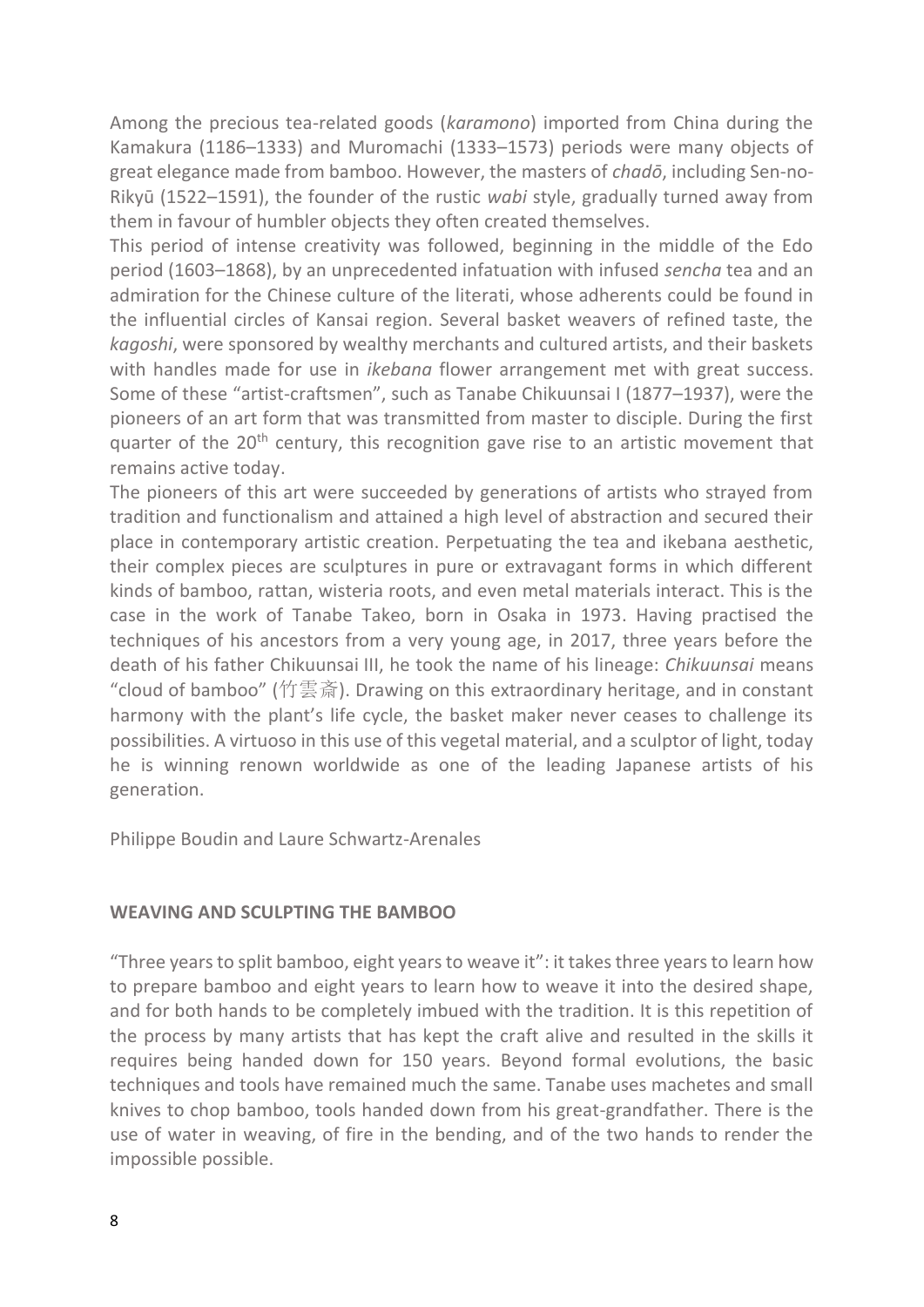There are several types of bamboo that Tanabe uses for his work, including Japanese timber bamboo (*madake* 真竹 ), black bamboo (*kurochiku* 黒 竹), tiger bamboo (*torachiku* or *torafudake* 虎斑竹) which grows only on the island of Shikoku, but also bamboos exposed to hearth smoke over several decades or centuries to obtain a beautiful brown shiny patina (smoked bamboo: *susudake* 煤竹). Among them, the "phoenix tail" bamboo (*hōbichiku* 鳳尾竹) is particularly rare and valuable. Cut down in winter, the bamboo is then heated to remove the excess oil. Once the bamboo is dry, and the highest quality pieces have been selected with great care, it is split into strips (*higo*) in accordance with the dimensions required. After careful planning, weaving, assembling, and tying, the artist completes the desired form. At this stage, some works are already complete, but Tanabe finishes most of his works with lacquer to give them a characteristic shiny black or dark brown finish.

Tanabe's most famous and recent creations are presented in this exhibition: *Mononofu*, "Samurai Spirit", whose powerful and refined lines suggest a warrior in armour, and "Daruma" (named after one of the distinguished patriarchs of Zen Buddhism), which won the first *Mingei Bamboo Prize*. "Daruma" is made from a split form of bamboo (*kuchiku* 朽竹), which is especially appreciated for the expressiveness of its strange, distorted forms. Used by Tanabe for the handles of his baskets in particular, *kuchiku* gives his work strong originality while deeply linking it with nature and the passage of time. Finally, mention should be made of the pure black or striped works, some of which are monumental and feature openwork, that play with light (*sukashi*). Some of these, such as *Hana Mushin* (花無心), are the result of a unique partnership with Sawako Kaijima, a researcher in computer-designed architecture and engineering at Harvard University. Abstract and poetic, built on a purely mathematical and numerical basis, they venture into completely new territory that is now being explored by Tanabe Chikuunsai.

Shinya Maezaki and Laure Schwartz-Arenales